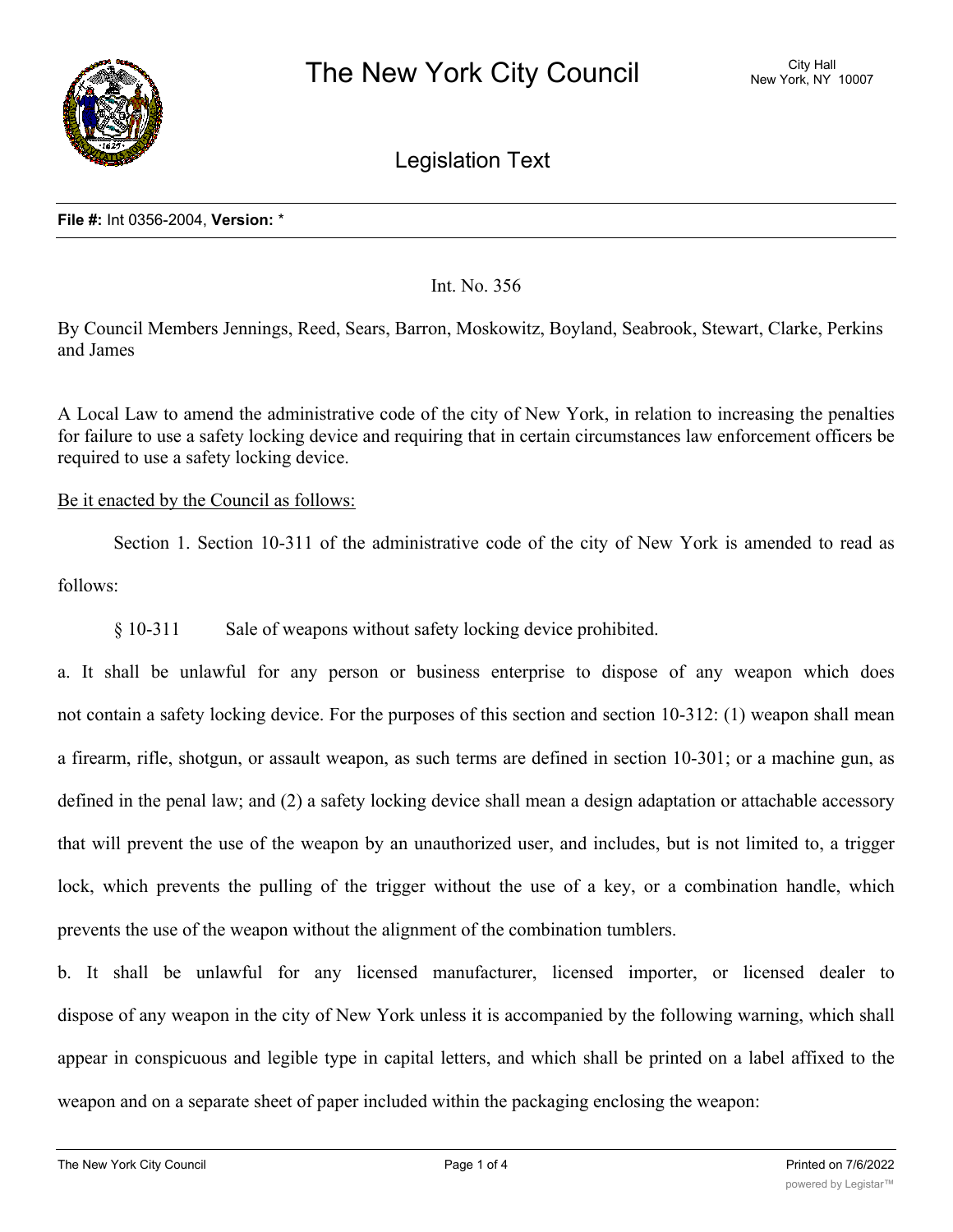"THE USE OF A LOCKING DEVICE OR SAFETY LOCK IS ONLY ONE ASPECT OF RESPONSIBLE WEAPON STORAGE. ALL WEAPONS SHOULD BE STORED UNLOADED AND LOCKED IN A LOCATION THAT IS BOTH SEPARATE FROM THEIR AMMUNITION AND INACCESSIBLE TO CHILDREN AND ANY OTHER UNAUTHORIZED PERSONS."

c. Any person who applies for and obtains authorization to purchase a weapon or otherwise lawfully obtains a weapon pursuant to chapters one or three of title ten of this code shall be required to purchase or obtain a safety locking device at the time he or she purchases or obtains the weapon.

d. (1) The police commissioner is authorized to promulgate rules setting forth the types of safety locking devices which will comply with this section in accordance with subdivision a of this section. The city of New York and its agencies, officers or employees shall not be liable to any party by reason of any incident involving, or the use or misuse of, a safety locking device that may have been purchased in compliance with such rules promulgated by the commissioner.

(2) The police commissioner shall provide written notice of the requirements of this section and section 10-312 to all persons who receive an official authorization to purchase a weapon and all persons applying for renewal of a license or permit issued pursuant to chapters one or three of title ten, including any rules promulgated under this subdivision. All persons applying for a license or permit or applying for the renewal of a license or permit pursuant to chapters one or three of title ten of this code, shall receive from the commissioner information concerning the importance of using a safety locking device while a weapon is not in use, and a warning that weapons should be stored unloaded and locked in a location that is both separate from their ammunition and inaccessible to children and any other unauthorized persons.

e. Any violation of subdivisions a or b of this section or any rule promulgated thereunder shall be a misdemeanor and triable by a judge of the criminal court of the city of New York and punishable by imprisonment of not more than thirty days or by a fine of not more than five hundred dollars, or both.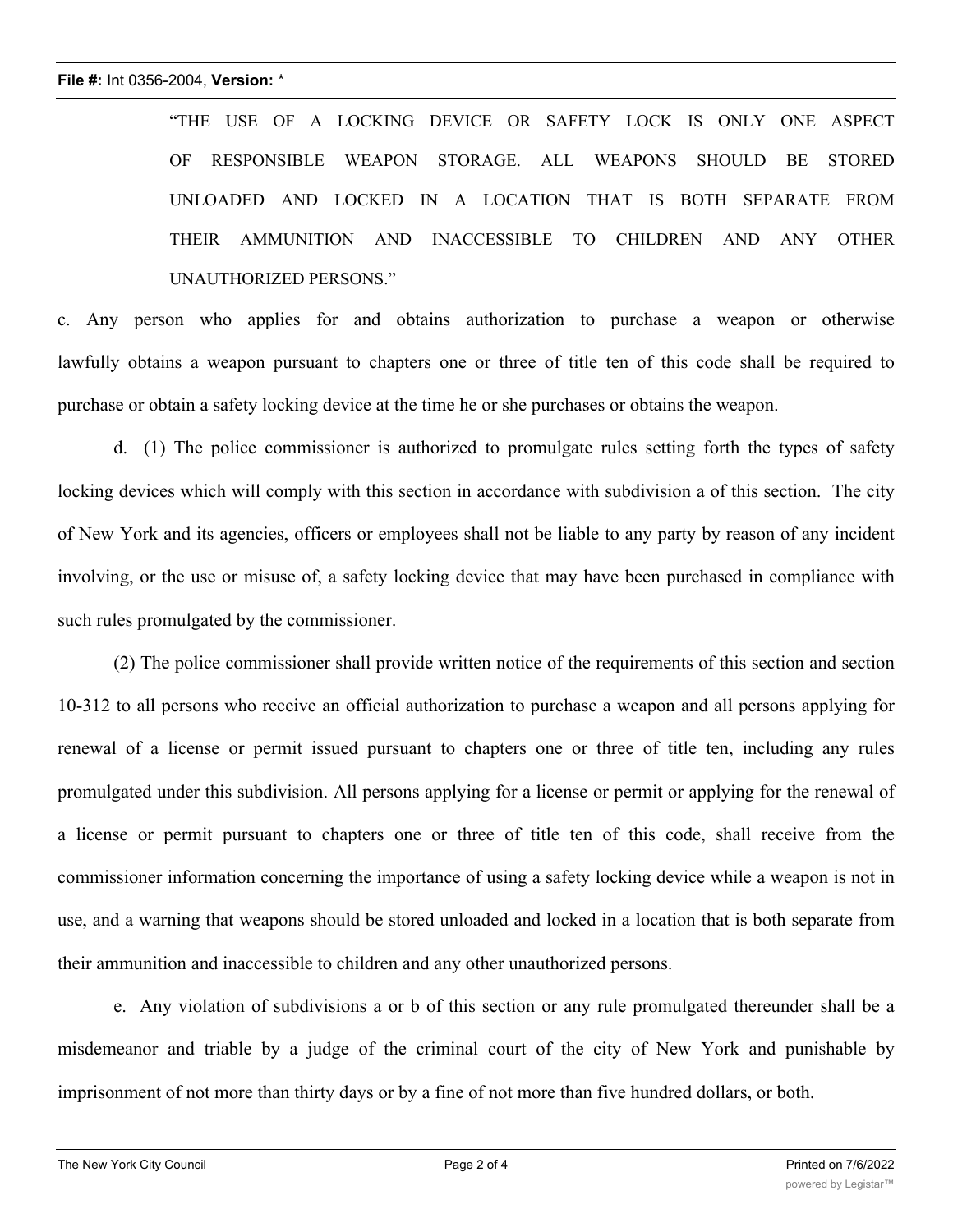## **File #:** Int 0356-2004, **Version:** \*

f. Any person who violates this section having previously been found guilty of a violation of this section, or under circumstances which create a substantial risk of physical injury to another person, shall be guilty of a misdemeanor punishable by imprisonment of not more than six months, or by a fine of not more than five thousand dollars, or both.

g. Any person who violates this section having previously been found guilty on two or more occasions of a violation of this section shall be guilty of a misdemeanor punishable by imprisonment of not more than one year, or by a fine of not more than ten thousand dollars, or both.

h. In addition to the penalties prescribed in subdivisions e, f, and g of this section, any person who violates this section shall be liable for a civil penalty of not more than five thousand dollars.

§ 2. Section 10-312 of the administrative code of the city of New York is amended to read as follows:

§ 10-312 Use of safety locking device required under certain circumstances.

a. It shall be unlawful for any person who is the lawful owner or lawful custodian of a weapon, as that term is defined in section 10-311, to store or otherwise place or leave such weapon in such a manner or under circumstances that it is out of his or her immediate possession or control, without having rendered such weapon inoperable by employing a safety locking device. Any person who violates this subdivision shall be guilty of a violation, punishable by imprisonment of not more than ten days or by a fine of not more than two hundred fifty dollars, or both.

b. Any person who violates subdivision a of this section having previously been found guilty of a violation of such subdivision, or under circumstances which create a substantial risk of physical injury to another person, shall be guilty of a misdemeanor punishable by imprisonment of not more than [thirty days] six months or by a fine of not more than [one] five thousand dollars, or both.

c. Any person who violates this section having previously been found guilty of a misdemeanor pursuant to this section shall be guilty of a misdemeanor punishable by imprisonment of not more than one year, or by fine of not more than ten thousand dollars, or both.